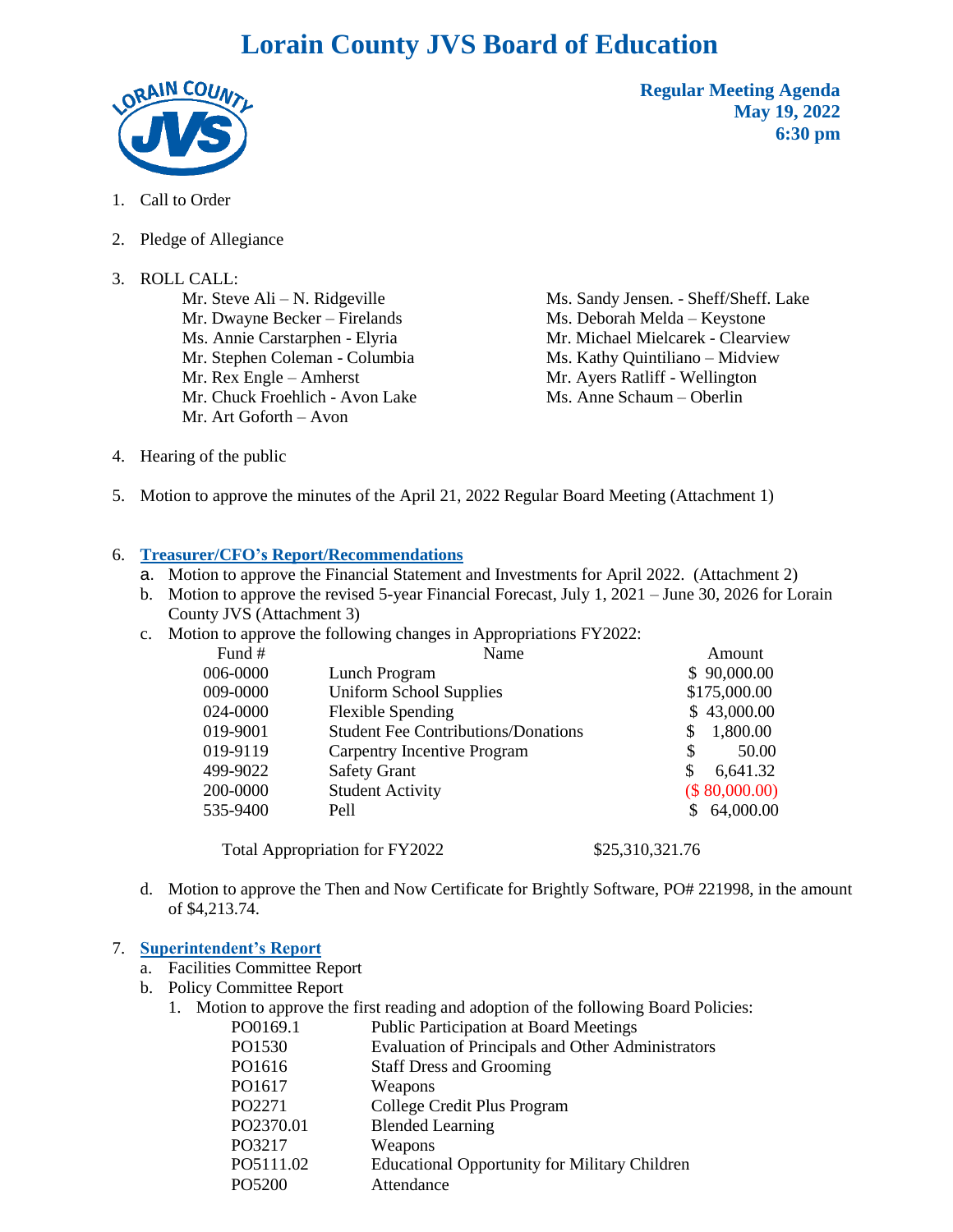| PO5350    | <b>Student Mental Health and Suicide Prevention</b>            |
|-----------|----------------------------------------------------------------|
| PO5511    | Dress and Grooming                                             |
| PO5516    | <b>Student Hazing</b>                                          |
| PO5630.01 | Positive Behavior Intervention and Supports and Limited Use of |
|           | <b>Restraint and Seclusion</b>                                 |
| PO5772    | Weapons                                                        |
| PO6110    | <b>Grant Funds</b>                                             |
| PO6114    | Cost Principles – Spending Federal Funds                       |
| PO6325    | Procurement - Federal Grants/Funds                             |
| PO6423    | Use of Credit Cards                                            |
| PO7217    | Weapons                                                        |
| PO8330    | <b>Student Records</b>                                         |
| PO8462    | <b>Student Abuse and Neglect</b>                               |
| PO8500    | Food Services                                                  |
| PO8740    | Bonding                                                        |

## 8. **Superintendent's Recommendations**

- a. Personnel Recommendations
	- 1. Motion to approve the following *Certified Substitute Instructors Part-time, As Needed Only Contract at a rate of \$23.08 per hour for the 2022-2023 School Year:*

| <b>Bonnie Albright</b> | James Burgett   | Michelle Hines         | Roshanee Reed          |
|------------------------|-----------------|------------------------|------------------------|
| Eugene Barnhart        | William Elliott | Jill Janidlo           | Lisa Robson            |
| John Berglund          | Paulette Farago | Scott Knapp            | Gloria Torres-Gonzalez |
| Christina Brabec       | Robert Fela     | Wendy Lasso            | Sherri Vilagi          |
| Joseph Budaji          | Alecia Gorski   | <b>Holly Masterson</b> | Jill Wilhelm           |

2. Motion to approve the following*, Adult Education Certified One-Year Limited Contract, effective July 1, 2022 – June 30, 2023, as per the Adult Career Center Certified Full Time salary schedule:*

| Amy Kiley                    | Certified Cust/Inst/Sub/Dev | <b>CPR</b>                       |
|------------------------------|-----------------------------|----------------------------------|
| Anthony Tyree                | Certified Cust/Inst/Sub/Dev | Welding                          |
| <b>Beverly Corts</b>         | Certified Cust/Inst/Sub/Dev | Keyboarding/Computers            |
| <b>Brian Bell</b>            | Certified Cust/Inst/Sub/Dev | Fire & EMT HS                    |
| <b>Brian Durante</b>         | Certified Cust/Inst/Sub/Dev | <b>EMT</b>                       |
| <b>Brian Scanlan</b>         | Certified Cust/Inst/Sub/Dev | <b>Makers Space</b>              |
| Cary B. Van Tilburg          | Certified Cust/Inst/Sub/Dev | Digital Media Classes            |
| <b>Chad Gluss</b>            | Certified Cust/Inst/Sub/Dev | Fire & EMT HS                    |
| Cheryl Welch                 | Certified Cust/Inst/Sub/Dev | Computers                        |
| <b>Christopher Sacramone</b> | Certified Cust/Inst/Sub/Dev | Fire & EMT HS                    |
| Christopher Wilde            | Certified Cust/Inst/Sub/Dev | PT Guidance Counselor            |
| Debra Knotts-Meadows         | Certified Cust/Inst/Sub/Dev | Cosmetology                      |
| <b>Edward Dobos</b>          | Certified Cust/Inst/Sub/Dev | Apprentice                       |
| Eric Hohman Jr.              | Certified Cust/Inst/Sub/Dev | Auto Technician                  |
| <b>Frances Scheele</b>       | Certified Cust/Inst/Sub/Dev | Cosmetology                      |
| <b>Gerald Peters</b>         | Certified Cust/Inst/Sub/Dev | Fire & EMT HS                    |
| James Adams                  | Certified Cust/Inst/Sub/Dev | <b>Commercial Electricity</b>    |
| James Gunter                 | Certified Cust/Inst/Sub/Dev | Fire & EMT HS                    |
| <b>Janet Neptune</b>         | Certified Cust/Inst/Sub/Dev | <b>STNA</b>                      |
| Jason Rodriguez              | Certified Cust/Inst/Sub/Dev | Carpentry                        |
| Jessicka Kulik               | Certified Cust/Inst/Sub/Dev | <b>CPR/First Aid/Babysitting</b> |
| Jill Janidlo                 | Certified Cust/Inst/Sub/Dev | Cosmetology                      |
| John Green                   | Certified Cust/Inst/Sub/Dev | Precision Machine Technology     |
| John Kish                    | Certified Cust/Inst/Sub/Dev | Fire & EMT HS                    |
| John Tomlinson               | Certified Cust/Inst/Sub/Dev | Fire & EMT HS                    |
| John Turner                  | Certified Cust/Inst/Sub/Dev | PLC, Electronics                 |
| Joseph Caracci               | Certified Cust/Inst/Sub/Dev | Manufacturing                    |
| Karen Fleming                | Certified Cust/Inst/Sub/Dev | Cosmetology                      |
| Kevin Blair                  | Certified Cust/Inst/Sub/Dev | Fire & EMT HS                    |
| Lesley McDowell              | Certified Cust/Inst/Sub/Dev | Dental Assisting                 |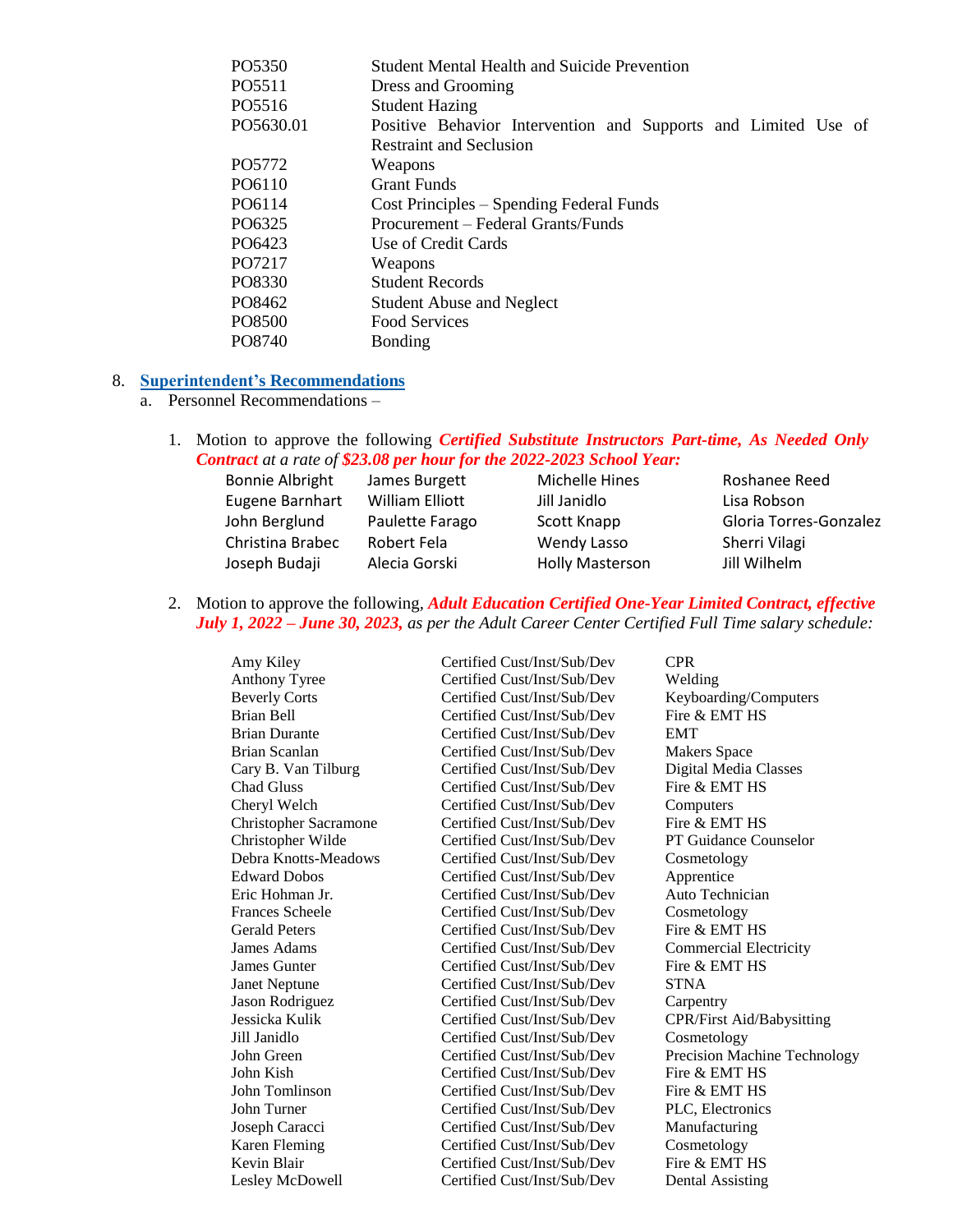Teri Decress Certified Cust/Inst/Sub/Dev Cosmetology

Lonnie Higey Certified Cust/Inst/Sub/Dev Auto Body Lynn Ensinger Certified Cust/Inst/Sub/Dev STNA Mary Baker **Certified Cust/Inst/Sub/Dev** STNA Coordinator Mary Fields Certified Cust/Inst/Sub/Dev Phlebotomy Matthew Lysyj Certified Cust/Inst/Sub/Dev NCWC Pre-Apprenticeship Michael Holtzman Certified Cust/Inst/Sub/Dev Fire & EMT HS Michelle Maze Certified Cust/Inst/Sub/Dev Cosmetology Michelle Strode Certified Cust/Inst/Sub/Dev Culinary Nancy Heidecker **Certified Cust/Inst/Sub/Dev** Fire & EMT HS Paul Losh Certified Cust/Inst/Sub/Dev Auto Technician Paulette Kovach-Barnes Certified Cust/Inst/Sub/Dev Esthetician Peters, Gerald Certified Cust/Inst/Sub/Dev PSS Coordinator Ray Anthony **Certified Cust/Inst/Sub/Dev** Fire & EMT HS Robert Moore Certified Cust/Inst/Sub/Dev Computers Robert Taylor Certified Cust/Inst/Sub/Dev Pumps Ron Bowman Certified Cust/Inst/Sub/Dev Welding Ryan Casey **Certified Cust/Inst/Sub/Dev** Fire & EMT HS Samantha Keller Certified Cust/Inst/Sub/Dev Esthetician Sharon Roctz **Certified Cust/Inst/Sub/Dev** Cosmetology Sherrell Cable Certified Cust/Inst/Sub/Dev Test Proctor/Tutor Steven Reuter **Certified Cust/Inst/Sub/Dev** Fire & EMT HS Stormy Rush Certified Cust/Inst/Sub/Dev Auto CAD Tammy Deichler Certified Cust/Inst/Sub/Dev Cosmetology Theresa Martineau Certified Cust/Inst/Sub/Dev Cosmetology Vonya Adams-Harris Certified Cust/Inst/Sub/Dev STNA Derick Oswald Certified Cust/Inst/Sub/Dev EMS Eduardo Burgos Certified Cust/Inst/Sub/Dev EMT Richard Kenney Certified Cust/Inst/Sub/Dev EMT Steven Cricks Certified Cust/Inst/Sub/Dev EMT Teresa Crawford Certified Cust/Inst/Sub/Dev EMT, CPR Stanley Bartkiewicz **Certified Cust/Inst/Sub/Dev** Fire & EMT HS Ty Bromund Certified Cust/Inst/Sub/Dev Fire & EMT HS Bret Brown Certified Cust/Inst/Sub/Dev Fire & EMT HS William Brown **Certified Cust/Inst/Sub/Dev** Fire & EMT HS Stephen Cook Certified Cust/Inst/Sub/Dev Fire & EMT HS Jesse Dean Certified Cust/Inst/Sub/Dev Fire & EMT HS Nolan Dylag Certified Cust/Inst/Sub/Dev Fire & EMT HS William Hodge **Certified Cust/Inst/Sub/Dev** Fire & EMT HS Bryan Huge Certified Cust/Inst/Sub/Dev Fire & EMT HS William Krupa **Certified Cust/Inst/Sub/Dev** Fire & EMT HS Justin Lonczak Certified Cust/Inst/Sub/Dev Fire & EMT HS Jeff Mason Certified Cust/Inst/Sub/Dev Fire & EMT HS Brandon Mosher Certified Cust/Inst/Sub/Dev Fire & EMT HS David Novak Certified Cust/Inst/Sub/Dev Fire & EMT HS Martin O'Connor **Certified Cust/Inst/Sub/Dev** Fire & EMT HS Richard Potter Certified Cust/Inst/Sub/Dev Fire & EMT HS Mark Slack Certified Cust/Inst/Sub/Dev Fire & EMT HS Nicholas Summers Certified Cust/Inst/Sub/Dev Fire & EMT HS Jennifer Helton Certified Cust/Inst/Sub/Dev ABLE/GED Beth Workman Certified Cust/Inst/Sub/Dev ABLE/GED Tyler Johnson Certified Cust/Inst/Sub/Dev Apprentice Michelle Hines Certified Cust/Inst/Sub/Dev Cosmetology Molly-Jaye Kirchner Certified Cust/Inst/Sub/Dev Cosmetology Danielle Thacker Certified Cust/Inst/Sub/Dev Industrial Allan Simon Certified Cust/Inst/Sub/Dev Industrial Electricity Debra Dohner Certified Cust/Inst/Sub/Dev Makers Space Joanne Gleason Certified Cust/Inst/Sub/Dev PT Guidance Counselor Jeanne Kopas Certified Cust/Inst/Sub/Dev STNA Samuel Jacob Certified Cust/Inst/Sub/Dev Water Treatment James Soltis Certified Cust/Inst/Sub/Dev Welding

3. Motion to approve the following *Certified Permanent Substitute One-Year Limited Contract effective July 1, 2022 – June 30, 2023 as per salary schedule:* Mark Weikel 1 Year Bldg. Sub. Step 10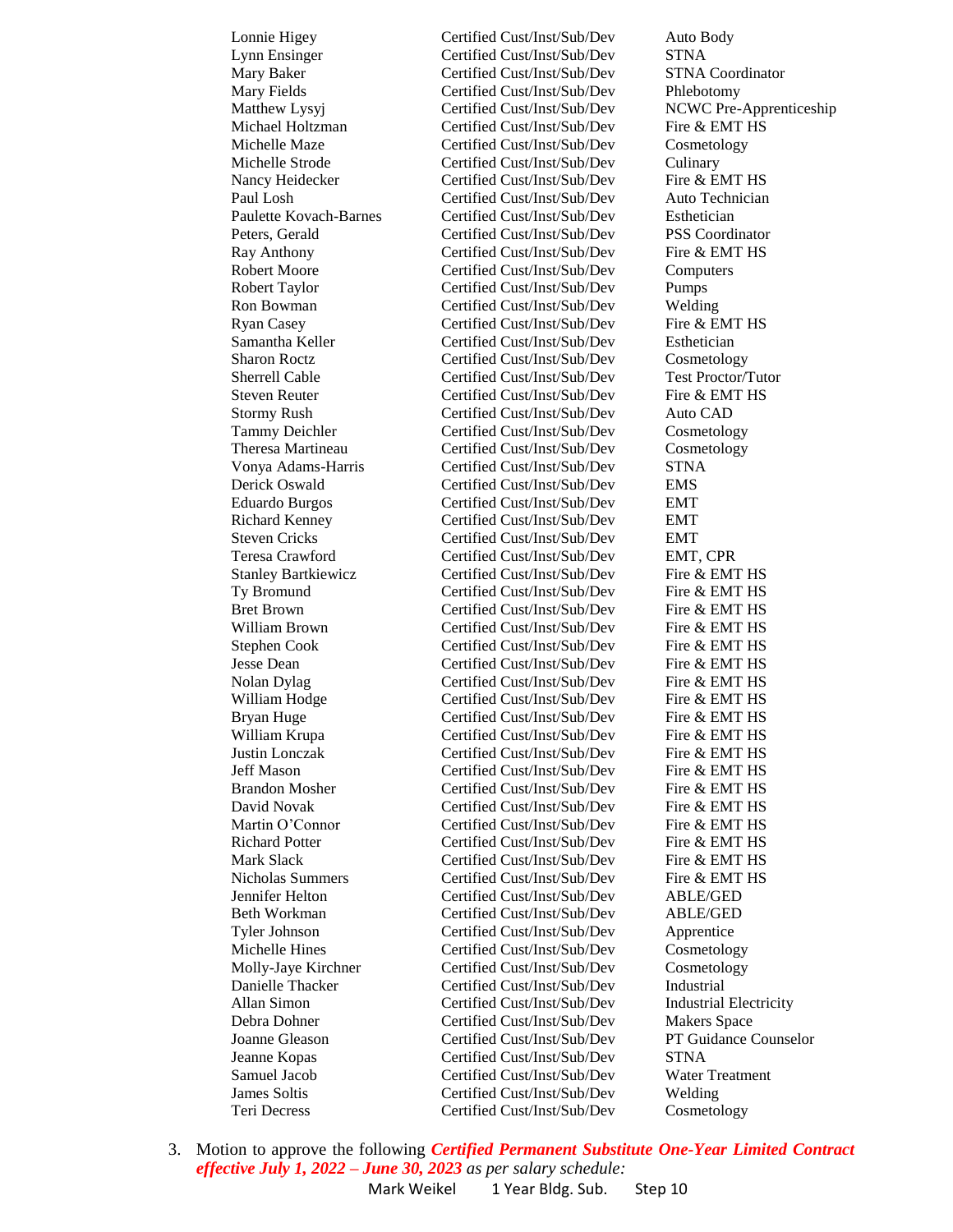4. Motion to approve the following*, Certified Staff One-Year Limited Contracts, effective July 1, 2022 – June 30, 2023 as per salary schedule:*

| Amanda    | Atterholt    | $MA+10$      | Step 7  |
|-----------|--------------|--------------|---------|
| Michelle  | Denham       | BA+10        | Step 10 |
| Jordan    | Krystowski   | BА           | Step 4  |
| Michael   | Mann         | МA           | Step 4  |
| James     | Munchick     | $MA+20$      | Step 12 |
| Molly     | Rehor        | BА           | Step 4  |
| Jason     | Rodriguez    | <b>BA+30</b> | Step 13 |
| Stephanie | Rosebrock    | ΒA           | Step 6  |
| Anthony   | <b>Tyree</b> | BА           | Step 7  |
| Rhiannon  | Valtman      | MA+10        | Step 8  |
| Gregory   | Wing         | BA+10        | Step 11 |
| Krysten   | Yonkof       | BА           | Step 5  |
|           |              |              |         |

5. Motion to approve the following*, Certified Staff Two-Year Limited Contracts, effective July 1, 2022 – June 30, 2024 as per salary schedule:*

| Catherine   | Berardi  | BА           | Step 3  |
|-------------|----------|--------------|---------|
| Katie       | Castenir | <b>BA+30</b> | Step 7  |
| <b>Beth</b> | Gillam   | <b>BA+30</b> | Step 8  |
| <b>Nate</b> | Hartsel  | $MA+20$      | Step 8  |
| Bill        | Kuhn     | <b>BA+20</b> | Step 12 |
| Gerald      | Peters   | <b>BA+20</b> | Step 11 |

6. Motion to approve the following*, Certified Staff Three-Year Limited Contracts, effective July 1, 2022 – June 30, 2025 as per salary schedule:*

| April  | Stuart | BA+10   | Step 13 |
|--------|--------|---------|---------|
| Susan  | Kiss.  | $MA+10$ | Step 12 |
| Justin | Frisce | MA      | Step 13 |

7. Motion to approve the following*, Certified Staff Continuing Contract effective July 1, 2022, as per salary schedule:*

| Rachelle | Potter   | MA+20 | Step 11 |
|----------|----------|-------|---------|
| Jacob    | Wachholz | МA    | Step 6  |

8. Motion to approve the following*, Classified Two-Year Limited Contracts effective July 1, 2022 – June 30, 2024 as per salary schedule:*

| Shirley   | Conway    | Cleaning              | Step 4 |
|-----------|-----------|-----------------------|--------|
| Katherine | Marquardt | Cleaning              | Step 2 |
| Luke      | Oliver    | IT Support Technician | Step 2 |
| Jennie    | Patterson | Administrative II     | Step 3 |
| Samantha  | Shank     | Guard                 | Step 2 |

9. Motion to approve the following, *Administrative Three-Year Limited Contracts effective July 1, 2022 – June 30, 2025* as per salary schedule:

| Keith | Blalock Supervisor              | Step 9, Archive Step 10  |
|-------|---------------------------------|--------------------------|
| Scott | Hilditch Maintenance Supervisor | Step 12, Archive Step 13 |

10. Motion to approve hiring Wendy Nitschke for the position of Adult Career Center Health and Beauty Program Coordinator with a Classified One-Year Limited Contract, effective July 1, 2022 – June 30, 2023, at a yearly salary of 42,739.85, Associate column, Step 5, on the Adult Career Center Full Time Employee Salary Schedule.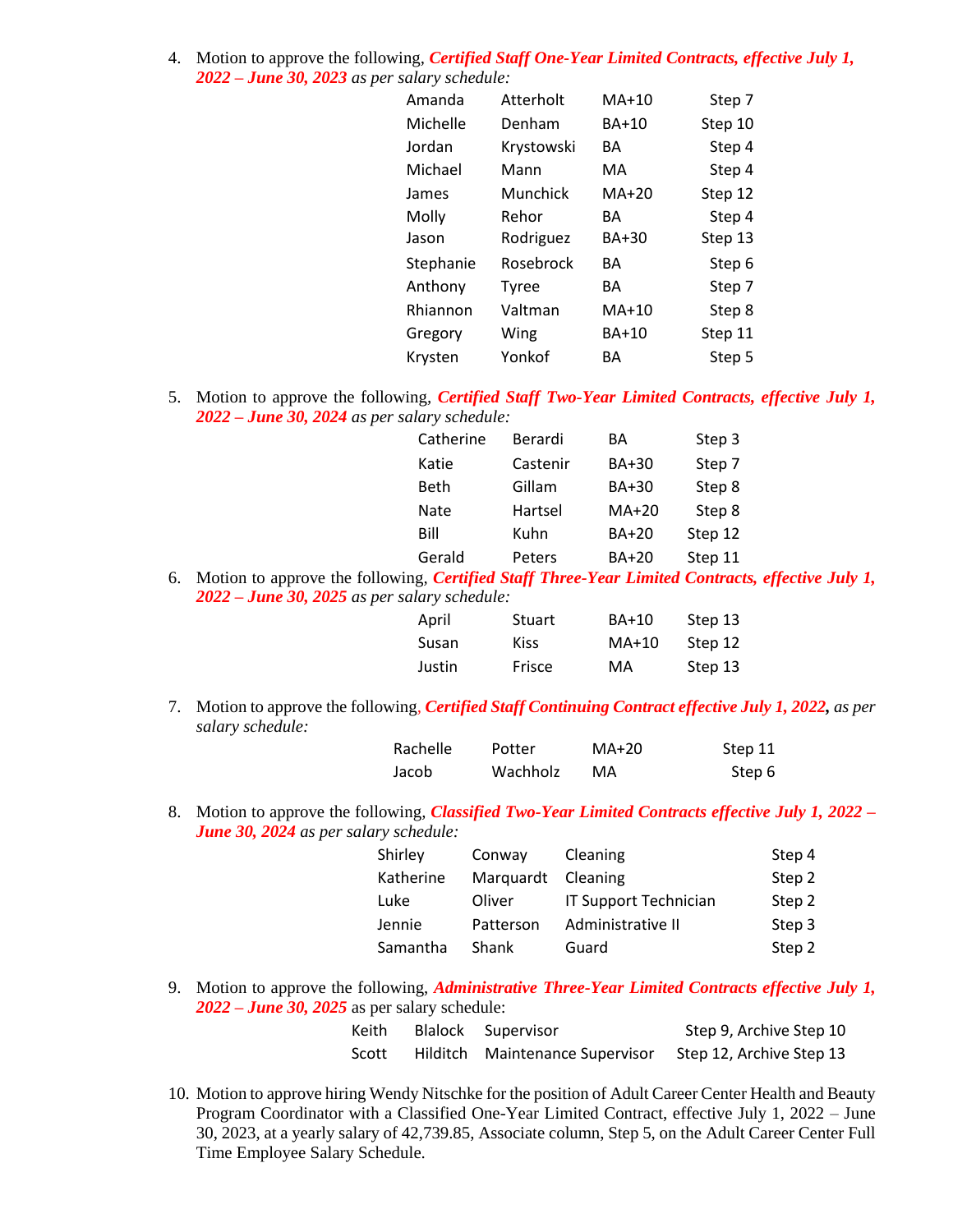11. Motion to approve the Supplemental Contracts as per the Negotiated Agreement for the following Certified Staff to provide Summer 2022 Internship Mentoring for Junior JVS Students, based on the percentage listed on the Internship Mentoring Commitment Form and the column and step listed below:

| <u>Name</u>          | <b>Program</b> | <b>Days</b> | Column       | <b>Step</b> |
|----------------------|----------------|-------------|--------------|-------------|
| Berardi, Katie       | <b>HS</b>      | 4           | <b>BA</b>    | 3           |
| Berthold, Elizabeth  | LGM            | 1           | $MA+10$      | 18          |
| Brandyberry, Michael | <b>CTT</b>     | 4           | MA+20        | 19          |
| Bremke, Mason        | <b>IEM</b>     | 5           | MA+20        | 4           |
| Chandley, Kimberly   | COS            | 6           | <b>BA+30</b> | 20          |
| Christner, Jason     | <b>SHFT</b>    | 2           | BA+30        | 18          |
| Denham, Michelle     | <b>AHS</b>     | 5           | <b>BA+10</b> | 10          |
| Green, John          | <b>PMT</b>     | 2           | BA+30        | 28          |
| Hernandez, Sandy     | COS            | 6           | BA+30        | 11          |
| Higey, Lonnie        | <b>CR</b>      | 4           | <b>BA+20</b> | 15          |
| Hohman, Eric         | AT             | 6           | BA+30        | 7           |
| Krosse, Tina         | WGD            | 3           | $MA+20$      | 23          |
| Krystowski, Jordan   | CA             | 7           | BA           | 4           |
| Kuhn, William        | IE.            | 11          | <b>BA+20</b> | 13          |
| Moore, Chris         | <b>BPA</b>     | 6           | BA+30        | 28          |
| Morgan, Dave         | <b>HVAC</b>    | 8           | <b>BA+30</b> | 24          |
| Papesh, Paul         | <b>MS</b>      | 1           | <b>BA+30</b> | 20          |
| Pebworth, Jennifer   | <b>ME</b>      | 4           | $MA+20$      | 14          |
| Reeves, Tim          | <b>CSN</b>     | 7           | MA           | 25          |
| Rudisill, David      | CAR            | 8           | <b>BA+30</b> | 18          |
| Rush, Stormy         | <b>EDT</b>     | 8           | <b>BA+30</b> | 22          |
| Sarconi, Jean        | COS            | 2           | BA           | 18          |
| Tyree, Anthony       | WF             | 2           | BA           | 7           |
| Wanosky, Bryan       | <b>PLTW</b>    | 1           | МA           | 10          |
| Yonkof, Krysten      | AHS            | 5           | BA           | 5           |

- 12. Motion to approve the resignation of Robert Moore, Multimedia & Professional Development Technician, effective July 1, 2022, for personal reasons.
- 13. Motion to approve the resignation of Grace Jackson, Housekeeping, effective May 16, 2022, for personal reasons.
- 14. Motion to approve hiring Alexandra Woods for the position of Integrated Science Instructor with a Certified One-Year Limited Contract, effective July 1, 2022 – June 30, 2023, at a yearly salary of \$75,252, MA+20, Step 10.
- 15. Motion to approve two (2) extended days for Alexandra Woods for the 2022-2023 school year at a per diem rate of \$406.77, Certified Salary Schedule column MA+20, step 10.
- 16. Motion to approve hiring Megan Davidson for the position of Integrated Science Instructor with a Certified One-Year Limited Contract, effective July 1, 2022 – June 30, 2023, at a yearly salary of \$63,194, MA, Step 6.
- 17. Motion to approve two (2) extended days for Megan Davidson for the 2022-2023 school year at a per diem rate of \$341.59, Certified Salary Schedule column MA, step 6.
- 18. Motion to approve hiring Charisa Planic for the position of English Instructor with a Certified One-Year Limited Contract, effective July 1, 2022 – June 30, 2023, at a yearly salary of \$58,951, BA+10, Step 6.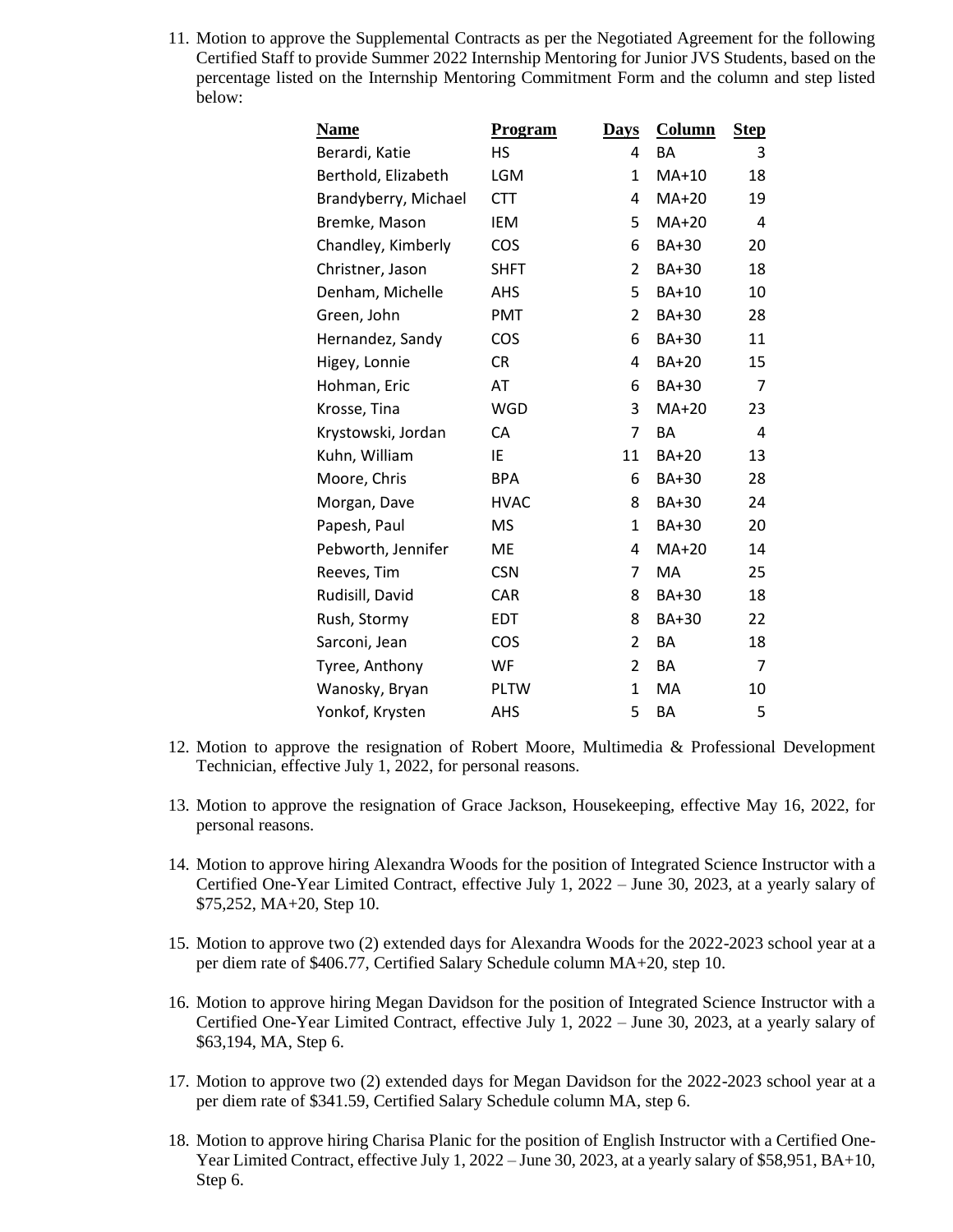- 19. Motion to approve two (2) extended days for Charisa Planic for the 2022-2023 school year at a per diem rate of \$318.65, Certified Salary Schedule column BA+10, step 6.
- 20. Motion to approve hiring Allison Pamer for the position of English Instructor with a Certified One-Year Limited Contract, effective July 1, 2022 – June 30, 2023, at a yearly salary of \$54,485, BA+10, Step 4.
- 21. Motion to approve two (2) extended days for Allison Pamer for the 2022-2023 school year at a per diem rate of \$294.51, Certified Salary Schedule column BA+10, step 4.
- 22. Motion to approve five (5) Extended days for Brian Scanlan for the 2022-2023 school year at a per diem rate of \$462.38, Certified Salary Schedule column MA, step 14.
- 23. Motion to approve five (5) Extended days for Jacob Wachholz for the 2022-2023 school year at a per diem rate of \$343.45, Certified Salary Schedule column MA, step 6.
- 24. Motion to approve ten (10) Extended days for Stephanie Rosebrock for the 2022-2023 school year at a per diem rate of \$315.53, Certified Salary Schedule column BA, step 6.
- 25. Motion to approve a Supplemental Contract for Erica Weber for 2022 SkillsUSA Judging, at a hourly rate of \$20.00, not to exceed \$100.00.
- 26. Motion to approve thirteen (13) Extended Days for Eliza Dole for the 2022-2023 school year at a per diem rate of \$275.20, Certified Salary Schedule column MA, step 1.
- 27. Motion to approve Out-of-State Travel, pending a decision by the Superintendent based on the status of the Homeland Security Alert Warnings and the full support of the parents/guardians of the students traveling, for the following:

a.Jason Rodriguez and 1 student, to attend the National Skills USA Competition, June 20-24, 2022, in Atlanta, Georgia.

- 28. Motion to approve the following VYC Coordinator Position contracts for no more than two days per year at their daily rate for that year:
	- Beth Berthold 2-Year 2021-2023 • Hilary Duffala 2-Year 2021-2023
	- Rachelle Potter 2-Year 2021-2023
	- Tina Krosse 2-Year 2021-2023
	-
- 29. Motion to approve the Supplemental Contracts as per the Negotiated Agreement for the following Certified Staff to cover Extended Service Days for the 2022-2023 school year:

| Elizabeth Berthold - Landscape and Greenhouse Management | 3 Days  |
|----------------------------------------------------------|---------|
| Jennifer Bilczo – TEE                                    | 1 Day   |
| Mason Bremke – Industrial Equipment Management           | 3 Days  |
| Cheryl Fridenstine – Public Relations                    | 10 Days |
| Justin Frisce – Career Based Intervention                | 3 Days  |
| Joanne Gleason – Counselor                               | 13 Days |
| Tina Hayslett – Career Education/Recruitment             | 10 Days |
| David Keller – High School Recruiter                     | 15 Days |
| Mark Kovi – Career Based Intervention                    | 3 Days  |
| Amanda Mayle – School Nurse                              | 5 Days  |
| Annette McIver – Career Services Specialist              | 10 Days |
| Shannon Meadows - Counselor                              | 13 Days |
| Laruen Molnar - TEE                                      | 1 Day   |
| Christopher Wilde – Counselor                            | 13 Days |